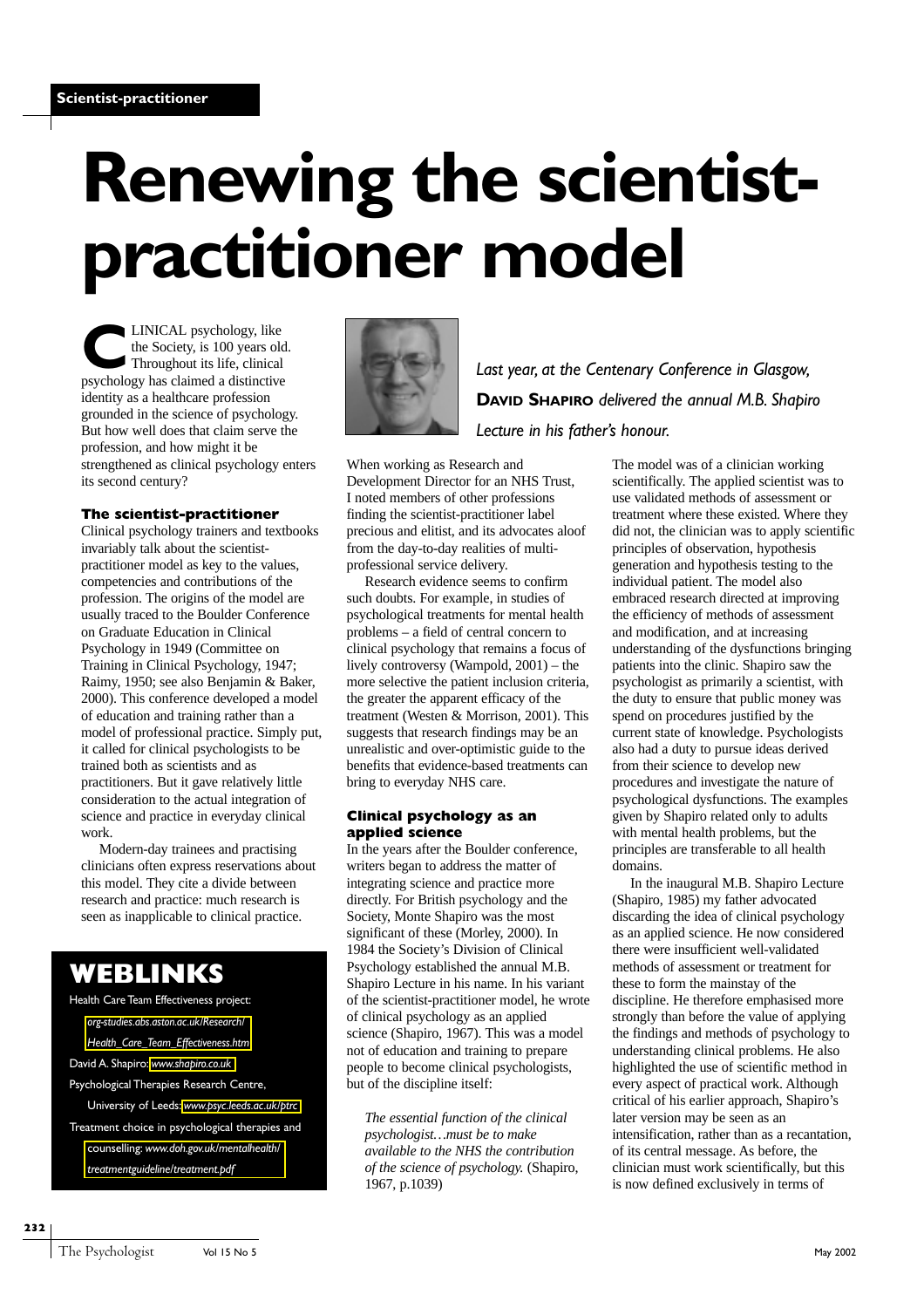strategy, rather than relying upon (previously validated) procedure.

#### **Evidence and guidelines**

But does Shapiro's (1985) pessimistic evaluation of available evidence still stand today? Several workgroups have employed formal evidential criteria to draw up lists of empirically supported treatments (Chambless & Ollendick, 2001). Here in the UK, the Society's Centre for Outcomes Research and Effectiveness led the development of a Department of Health evidence-based clinical practice guideline on treatment choice in psychological therapies and counselling (Department of Health, 2001 – see weblinks). This was based on a systematic review of existing research evidence, expert consensus methods, and user consultation. The resulting draft guideline was then subjected to external scientific review alongside the evidence review and summary of recommendations. The strength of recommendations was graded in relation to the best-quality available evidence.

The guideline's strongest recommendations, directly based on evidence from meta-analyses of randomised controlled trials, included the following:

● Psychological therapy is effective in treating post-traumatic stress disorder (PTSD), with best evidence for cognitive-behavioural therapies (CBT).

- Depression may be treated effectively with psychological therapy, with best evidence for CBT and interpersonal therapy (IPT), and some evidence for other structured therapies including short-term dynamic therapy.
- Anxiety disorders with marked symptomatic anxiety are likely to benefit from CBT.
- Bulimia nervosa can be treated with psychological therapy, with best evidence for IPT and CBT.
- Routine debriefing shortly after a traumatic event is unlikely to help prevent PTSD and is not recommended.

This approach is not without its critics (Chambless & Ollendick, 2001); further research is required to evaluate their objections definitively. For example, the extent to which the findings of efficacy trials generalise to effectiveness in everyday clinical practice can only be determined by studies of the dissemination and implementation of evidence-based treatments (Nathan *et al.*, 2000). However, the evidence considerably surpasses anything available to Shapiro (1985) when he wrote of the dearth of well-validated methods on which to base applied science practice.

Thus we have a stronger evidence base for psychological intervention than was available in 1984. The logic of the practice

guideline is also an advance – it offers recommendations whose strength reflects the grade of evidence upon which each is based. This is a significant advance over the more 'all-or-none' judgments about scientific validation to which we were previously limited, which led to wholesale and possibly premature rejection of methods whose evidence base was considered suboptimal.

However, Monte Shapiro's priority of strategy over procedure remains important. The evidence base will always be incomplete, and its application to many clinical situations uncertain. The most compelling need for scientist-practitioner skills arises when the evidence is equivocal or lacking; well-established treatments can be cost-effectively delivered by expert therapists, who need not be scientistpractitioners.

#### **The scientist-practitioner in context**

Today's scientist-practitioner need not be restricted to direct clinical work. An everincreasing range of psychological methods, findings and principles is available on which to base strategic contributions to health care. For example, organisational psychology research has identified factors conducive to effective teamworking in the NHS (Borrill *et al*., 2001). Such findings have far-reaching implications for the delivery and organisation of health care. For example, I was invited to advise a Department of Health's Workforce Action Team on their implications for the training of community mental health team staff.

However, in the multi-professional context of present-day health care, it is important for each discipline to balance pride in its own contribution with respect for, and willingness to learn from, those of others. Specifically in relation to the scientist-practitioner model, other disciplines have developed their own distinctive contributions to the development of the evidence base for clinical practice. For example, the methodology of clinical trials (Friedman *et al*., 1998) differs substantially from that of experimental psychology. Thus, clinical psychology cannot claim a monopoly over scientific competence.

#### **Renewing the model**

What is required to renew the scientistpractitioner model? At the broadest, most strategic level, we must devote explicit attention to integrating science with practice both conceptually and

**233**